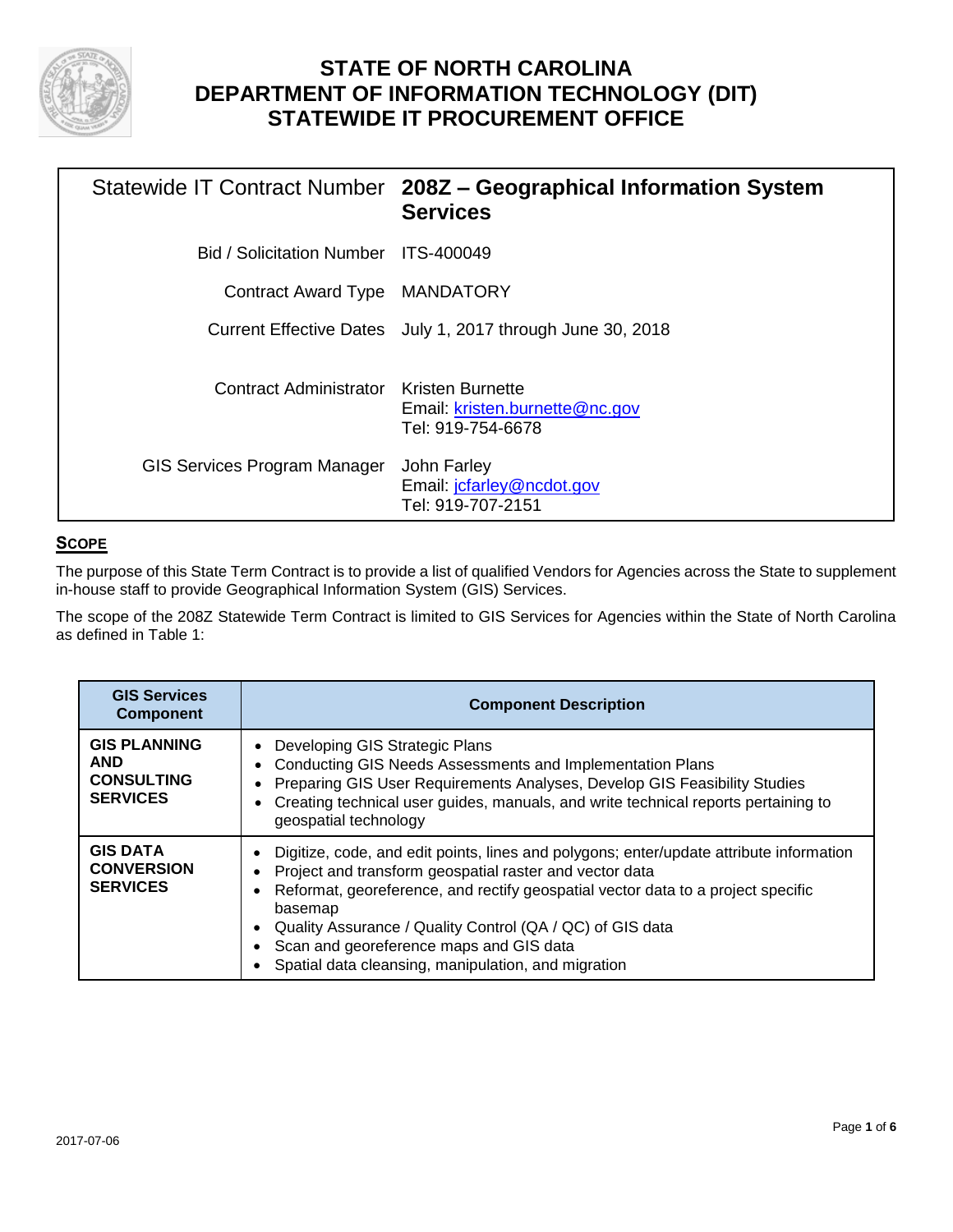| <b>GIS Services</b><br><b>Component</b>                                                                | <b>Component Description</b>                                                                                                                                                                                                                                                                                                                                                                                                                                                                                                                                                                                                                                                                                                                                                                                                                                                                                                                                                                                                                                                                                                           |
|--------------------------------------------------------------------------------------------------------|----------------------------------------------------------------------------------------------------------------------------------------------------------------------------------------------------------------------------------------------------------------------------------------------------------------------------------------------------------------------------------------------------------------------------------------------------------------------------------------------------------------------------------------------------------------------------------------------------------------------------------------------------------------------------------------------------------------------------------------------------------------------------------------------------------------------------------------------------------------------------------------------------------------------------------------------------------------------------------------------------------------------------------------------------------------------------------------------------------------------------------------|
| <b>GIS APPLICATION</b><br><b>DEVELOPMENT</b><br><b>AND</b><br><b>IMPLEMENTATION</b><br><b>SERVICES</b> | Develop and support geospatial system design and architecture,<br>$\bullet$<br>Develop custom web-based GIS applications using ArcGIS mapping application<br>$\bullet$<br>programming interfaces (APIs) and ArcGIS REST APIs<br>Develop custom web-based GIS applications using Google Maps APIs<br>Develop custom web-based GIS applications using other mature mapping APIs<br>Develop GIS web services for service-oriented architecture<br>Design and model geodatabases and document work using standard practices<br>Manage large vector and raster datasets within ArcSDE or similar technology in<br>either Oracle or SQL Server<br>Tune and optimize spatial databases<br>Implement ArcSDE and ArcGIS Server or similar technologies in a multi-user, multi-<br>agency, enterprise environment<br>Customize ArcGIS desktop with Python, ArcPy, or ArcObjects<br>• Develop custom GIS desktop applications using ArcGIS Runtime SDKs and ArcGIS<br><b>REST APIS</b><br>Implement and configure GIS commercial off-the-shelf (COTS) products or<br>components<br>Development, configuration, and customization of ArcGIS Online |
| <b>GIS CONSULTING</b><br><b>SERVICES</b>                                                               | Provide geospatial analysis, integration, assimilation<br>$\bullet$<br>Provide geospatial modeling and model development,<br><b>Provide GIS Training</b><br>$\bullet$<br>Develop and optimize workflows and work procedures with ArcGIS Workflow<br>Manager and ArcGIS Tools<br>Provide cartographic and visualization development and support<br>Provide geocomputation development and support                                                                                                                                                                                                                                                                                                                                                                                                                                                                                                                                                                                                                                                                                                                                       |

Table 1: Scope of 208Z Statewide Term Contract

This contract is a **MANDATORY** Statewide Term Contract, with approved exceptions, for the use of Executive Branch State Agencies and is a Convenience Contract, available, but not mandatory, for the use of non-Executive Branch State Agencies permitted by law. Such entities presently include the North Carolina University System and its member campuses, Instructional components of the Department of Public Instruction, Instructional components of the North Carolina Community College System, as well as local (municipal and county) governments.

Agencies with the need to acquire services related not covered by this contract are required to follow the State of North Carolina IT procurement rules, consistent with [09 N.C.A.C. 06 A& B](http://reports.oah.state.nc.us/ncac.asp?folderName=/Title%2009%20-%20Governor%20and%20Lt.%20Governor/Chapter%2006%20-%20Office%20of%20Information%20and%20Technology%20Services) and established procedures of the Department of Information Technology (DIT).

# VENDOR CONTACT INFORMATION

Table 2 contains the awarded Vendors' Ordering Address and Contact information. Orders shall be issued directly to the respective Vendor. To address service or pricing questions, please contact the Vendors listed below:

| <b>Awarded Vendor</b> | <b>Ordering Address</b>                                          | <b>Vendor Contact</b>                                                                                                                            |
|-----------------------|------------------------------------------------------------------|--------------------------------------------------------------------------------------------------------------------------------------------------|
| 1Spatial Inc.         | 8614 Westwood Center<br>Drive Suite 450<br>Vienna, VA 22182-2278 | Sales – State and Local Governments, Inside<br>Mike Mathews<br>mike.mathews@1Spatial.com                                                         |
|                       |                                                                  | (703) 444-9488 ext. 223<br>Sales – State and Local Governments, Outside<br>Sheila Steffenson<br>sheila.steffenson@1Spatial.com<br>(210) 863-4948 |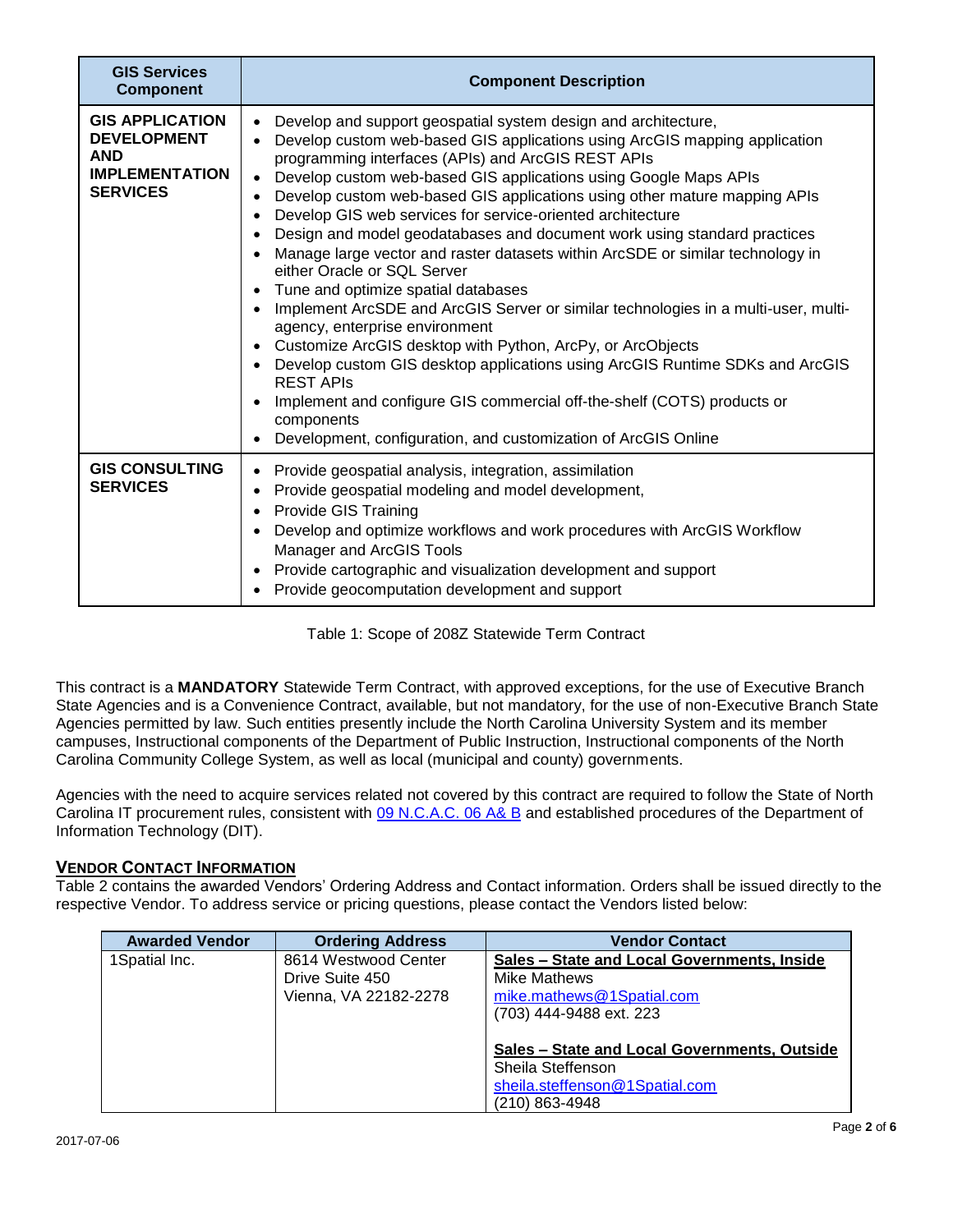| <b>Awarded Vendor</b>                                        | <b>Ordering Address</b>                    | <b>Vendor Contact</b>                                      |
|--------------------------------------------------------------|--------------------------------------------|------------------------------------------------------------|
| <b>AECOM Technical</b>                                       | 701 Corporate Center Drive                 | <b>Sales - State and Local Governments</b>                 |
| Services of North                                            | Raleigh, NC 27607                          | Zsolt Nagy                                                 |
| Carolina, Inc.                                               |                                            | zsolt.nagy@aecom.com                                       |
|                                                              |                                            | (919) 760-4007                                             |
| Applied Geographics,                                         | 24 School Street                           | <b>Sales - State and Local Governments</b>                 |
| Inc.                                                         | Boston, MA 02108                           | (617) 447-2400                                             |
| Boundless Spatial,                                           | 222 Broadway                               | <b>Sales - State and Local Governments</b>                 |
| Inc.                                                         | 19th Floor                                 | lan Isaacs                                                 |
|                                                              | New York, NY 10038                         | iisaacs@boundlessgeo.com                                   |
|                                                              |                                            | (877) 673-6436                                             |
| Contract Land Staff,                                         | 2245 Texas Drive                           | <b>Sales - State and Local Governments</b>                 |
| LLC (CLS)                                                    | Suite 200                                  | <b>Becky Mathews</b>                                       |
|                                                              | Sugar Land, TX 77479                       | (412) 258-0332                                             |
| Critigen LLC                                                 | 7604 Technology Way                        | <b>Sales - State and Local Governments</b>                 |
|                                                              | Suite 300                                  | <b>Bruce Taylor</b>                                        |
|                                                              | Denver, CO 80237                           | bruce.taylor@critigen.com                                  |
|                                                              |                                            | (919) 439-4624                                             |
| Data Transfer                                                | 3680 Avalon Park East                      | <b>Sales - State and Local Governments</b>                 |
| Solution, LLC (DTS)                                          | Blvd.                                      | J. Greg Yarbrough                                          |
|                                                              | Suite 200                                  | gyarbrough@dtsgis.com                                      |
|                                                              | Orlando, FL 38282                          | (828) 980-4039                                             |
| Delasoft, Inc.                                               | 92 Reads Way                               | Sales - State and Local Governments                        |
|                                                              | Suite 204                                  | <b>Tom Stoffel</b>                                         |
|                                                              | New Castle, DE 19720                       | tom.stoffel@delasoft.com                                   |
|                                                              |                                            | (919) 360-3846                                             |
| GeoDecisions, a                                              | 207 Senate Avenue                          | <b>Sales - State and Local Governments</b>                 |
| division of Gannett                                          | Camp Hill, PA 17011                        | Thomas L. Saltzer                                          |
| Fleming, Inc.                                                |                                            | tsaltzer@geodecisions.com                                  |
|                                                              |                                            | (717) 763-7212 ext. 2815                                   |
| Geographic                                                   | PO Box 10135                               | <b>Sales - State and Local Governments</b>                 |
| Technologies Group,                                          | Goldsboro, NC 27532                        | David Holdstock                                            |
| Inc.                                                         |                                            | dholdstock@geotg.com                                       |
|                                                              | PO Box 361227                              | (919) 759-9214                                             |
| Geographic<br>Information Services,                          |                                            | Sales - State and Local Governments                        |
|                                                              | Birmingham, AL 35236                       | Wendy Peloquin                                             |
| Inc. (GISINC)                                                |                                            | Wendy.peloquin@gisinc.com<br>(205) 941-0442 ext. 241       |
|                                                              |                                            |                                                            |
| <b>International Projects</b><br><b>Consultancy Services</b> | 600 South Highway 169<br><b>Suite 1595</b> | <b>Sales - State and Local Governments</b><br>Kuldeep Dhar |
| (ICPS), Inc.                                                 | Minneapolis, MN 55426                      | kkuldeep@icps.net                                          |
|                                                              |                                            | (952) 541-4888 ext. 27                                     |
| Johnson, Mirmiran &                                          | 1130 Situs Court                           | <b>Sales - State and Local Governments</b>                 |
| Thompson, Inc. (JMT                                          | <b>Suite 2001</b>                          | <b>Scott Howell</b>                                        |
| <b>Technology Group)</b>                                     | Raleigh, NC 27606                          | showell@jmttg.com                                          |
|                                                              |                                            | (757) 552-1088                                             |
| <b>KCI Associates of</b>                                     | 4505 Falls of Neuse Road                   | <b>Sales - State and Local Governments</b>                 |
| North Carolina, PA                                           | Suite 400                                  | Eric Wilson                                                |
| (KCI)                                                        | Raleigh, NC 27607                          | eric.wilson@kci.com                                        |
|                                                              |                                            | (919) 783-9214                                             |
| Pro-West &                                                   | 8239 State 371 NW                          | <b>Sales - State and Local Governments</b>                 |
| Associates, Inc.                                             | PO Box 812                                 | <b>Annette Theroux</b>                                     |
|                                                              | Walker, MN 56484                           | atheroux@prowestgis.com                                    |
|                                                              |                                            | (320) 207-6852                                             |
| Spatial Focus, LLC                                           | PO Box 683                                 | <b>Sales - State and Local Governments</b>                 |
|                                                              | Avondale Estates, GA                       | <b>Colleen Sharpe</b>                                      |
|                                                              | 30002                                      | csharpe@spatialfocus.com                                   |
|                                                              |                                            | (919) 435-4470                                             |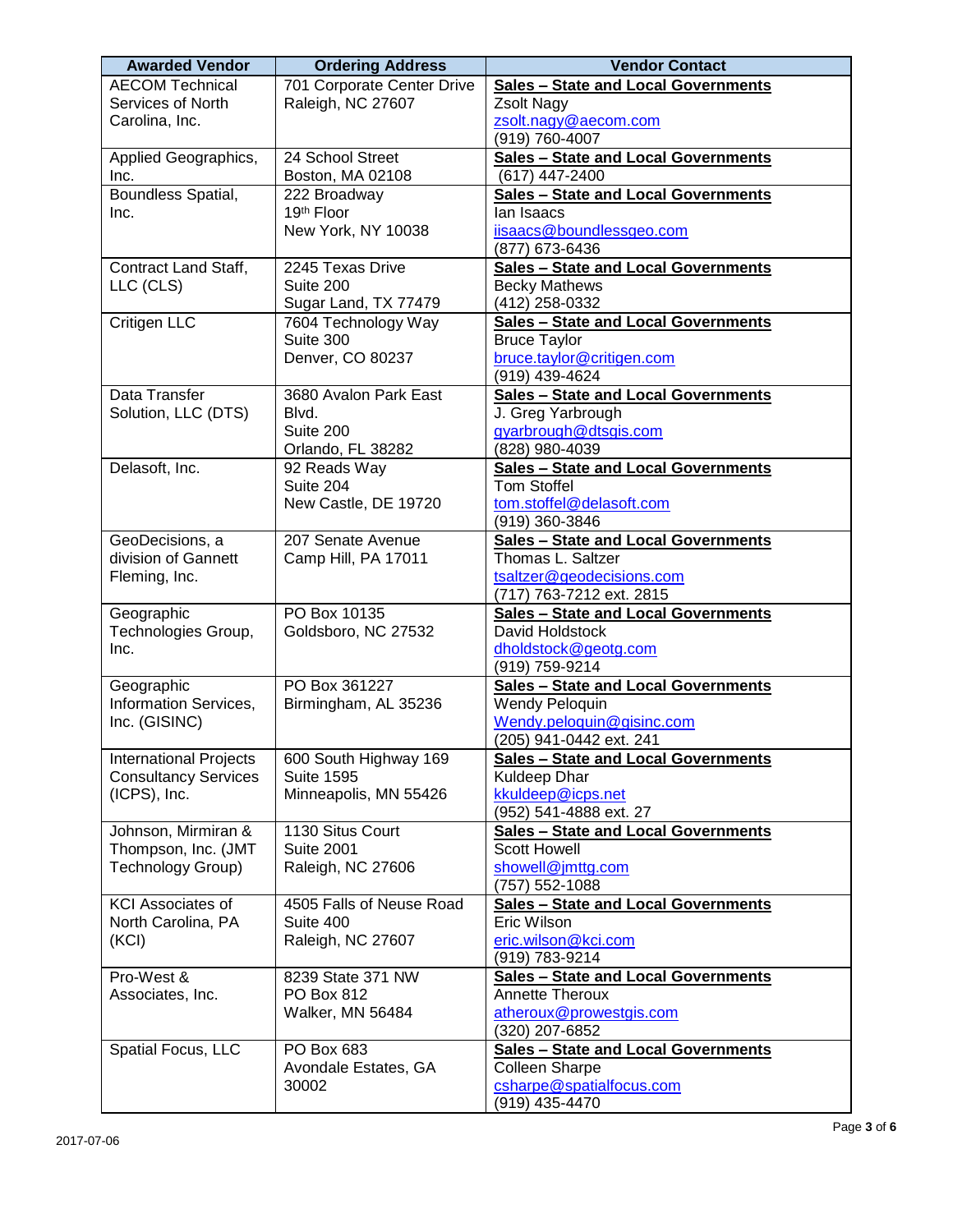| <b>Awarded Vendor</b>       | <b>Ordering Address</b>            | <b>Vendor Contact</b>                              |
|-----------------------------|------------------------------------|----------------------------------------------------|
| System Soft                 | 3000 Bayport Drive                 | <b>Sales - State and Local Governments, Inside</b> |
| Technologies, Inc.          | Suite 840                          | Neha Desai                                         |
|                             | Tampa, FL 33607                    | neha.desai@sstech.us                               |
|                             |                                    | (770) 391-0801 ext. 123                            |
|                             |                                    |                                                    |
|                             |                                    | Sales - State and Local Governments, Outside       |
|                             |                                    | Kishore Kolupoti                                   |
|                             |                                    | kishore.k@sstech.us                                |
|                             |                                    | (727) 723-0801 ext. 309                            |
| Timmons Group, Inc.         | 1001 Boulders Parkway              | <b>Sales - State and Local Governments</b>         |
|                             | Suite 300                          | Matt McCracken                                     |
|                             | Richmond, VA 23225                 | matt.mccracken@timmons.com                         |
|                             |                                    | (804) 441-3531                                     |
| <b>Transcend Spatial</b>    | 2970 University Parkway            | <b>Sales - State and Local Governments</b>         |
| Solutions, LLC              | Suite 201                          | <b>Connie Gurchiek</b>                             |
|                             | Sarasota, FL 34243                 | cgurchiek@tssgis.com                               |
|                             |                                    | (941) 359-9697                                     |
| VHB Engineering NC,<br>P.C. | Venture I                          | <b>Sales - State and Local Governments</b>         |
|                             | 940 Main Campus Drive<br>Suite 500 | Taruna Tayal                                       |
|                             | Raleigh, NC 27606                  | ttayal@vhb.com<br>(919) 741-5525                   |
| <b>VNuIT LLC</b>            | 5425 Mission Rd                    | Sales - State and Local Governments                |
|                             | Bonsall, CA 92003                  | Suresh Kakileti                                    |
|                             |                                    | skakileti@vnuit.com                                |
|                             |                                    | (760) 576-6210                                     |
| <b>Worldview Solutions</b>  | 115 South 15th Street              | <b>Sales - State and Local Governments</b>         |
| Inc.                        | Suite 400                          | Erik Ray                                           |
|                             | Richmond, VA 23219                 | erik.ray@worldviewsolutions.com                    |
|                             |                                    | (804) 767-1870                                     |

Table 2: Awarded Vendor's Address and Assigned Contact Information

### **PRICING**

Since each Agency's GIS Services needs are likely to vary over the duration of this contract due to continuing emergence and rapid adoption of new technologies, Agencies are required to follow the Statement of Work (SOW) process described below to determine the best value solution:

**Step 1**: An Agency interested in procuring GIS Services will contact a **minimum** of two Vendors on the GIS Services Statewide Contract and provide initial scope of requested services and requirements using the DIT-provided SOW template.

**Step 2**: Each contacted Vendor will work with the Agency as needed and provide proposed version of SOW to Agency.

**Step 3**: Agency will seek any clarifications needed on each Vendor's proposed SOW, obtain final SOW from each Vendor if needed, and then select the Vendor who best meets the Agency's business requirements. The Agency may decide to not choose any Vendor to provide GIS Services.

Vendor's SOW pricing to Agency shall include all hardware, software, maintenance, software maintenance and services required to fulfill the agreed upon GIS Services as defined in the SOW.

### ORDERING PROCESS (FOR EXECUTIVE BRANCH STATE AGENCIES ONLY)

For Executive Branch State Agencies only, this statewide term contract may be used for GIS Services project that have a total cost of less than \$1 million and have a scheduled duration of less than one year. Executive Branch State Agencies must follow the process below for all GIS Services projects. Contact John Farley at [jcfarley@ncdot.gov](mailto:jcfarley@ncdot.gov) with any questions related to this process or the GIS Limited Services Contract (LCS) Committee.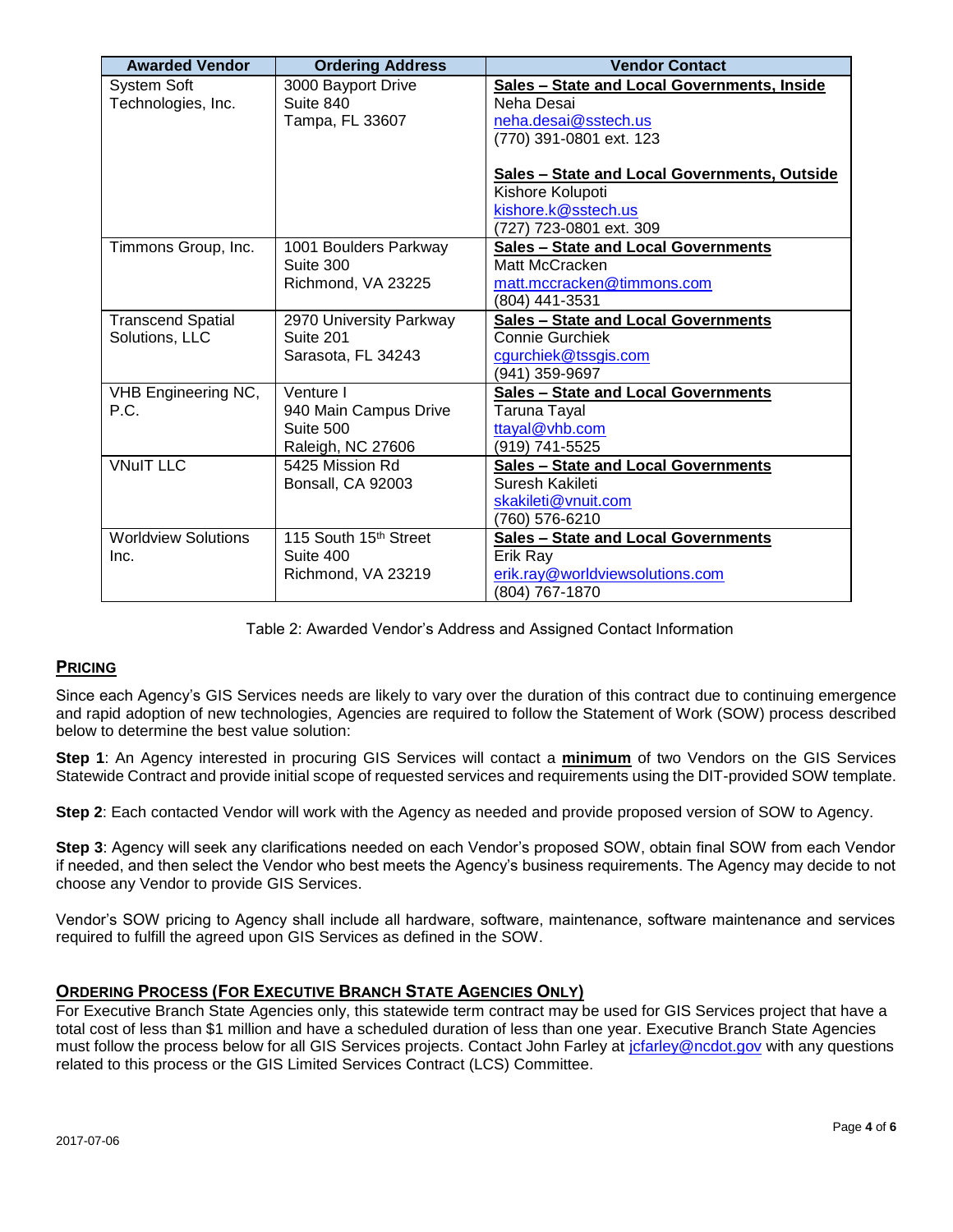

# TAXES

The State of North Carolina is exempt from Federal excise taxes and no payment will be made for any personal property taxes levied on the Vendor or for any taxes levied on employee wages. Agencies of the State may have additional exemptions or exclusions for federal or state taxes. Evidence of such additional exemptions or exclusions may be provided to Vendor by Agencies, as applicable, during the term of this contract. Applicable State or local sales taxes shall be invoiced as a separate item.

# TRANSPORTATION CHARGES

Transportation shall be FOB Destination, unless otherwise specified in the solicitation document or purchase order. Freight, handling, charges for pallets, charges for special shipping requirements and distribution charges shall be included in the total price of each item. Any additional charges included on the invoice shall not be honored for payment, unless authorized by change order by the Agency. In cases where parties other than the Vendor ship materials against this order, the shipper shall be instructed to show the purchase order number on all packages and shipping manifests to ensure proper identification and payment of invoices. Complete packing lists shall accompany each shipment.

### ABNORMAL QUANTITY ORDERS

There is no Abnormal Quantity provision for this State Term Contract.